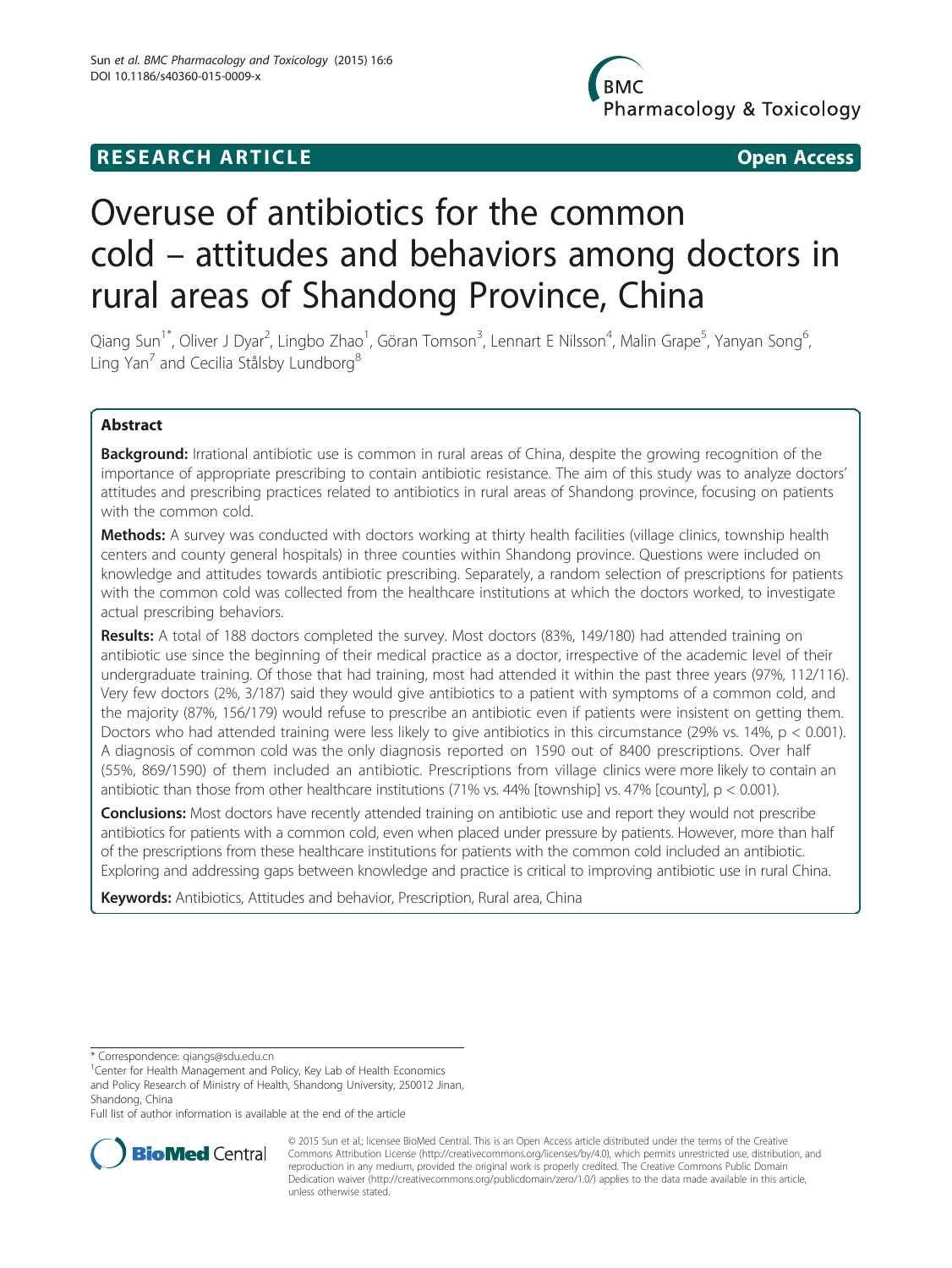## Background

Inappropriate antibiotic use is a global problem [\[1,2](#page-5-0)]. Several studies in China, the most populated country in the world, have found significant overuse of antibiotics for upper respiratory tract infections [[3](#page-5-0)-[5](#page-5-0)]. Many policies on improving antibiotic use have been issued in China, from the first policy on rational use of antibiotics issued by the Ministry of Health in 1989, to the most strict policy on antibiotic use, launched in 2012. Implementation is lagging behind, however, and irrational use of antibiotic remains common [\[6\]](#page-5-0).

A detailed context-specific examination of factors which cause high levels of inappropriate antibiotic prescribing is warranted. Few studies to date have been conducted in rural areas of China, although this is where the majority of China's 1.35 billion inhabitants live [[6\]](#page-5-0). The knowledge, attitudes, and actions of a wide variety of stakeholders including patients, clinicians, and pharmaceutical companies are critical factors that can be modified to improve antibiotic use [[7,8](#page-5-0)]. The present study is part of the ongoing "Sino-Swedish Bilateral Cooperation on Management of Antibiotic Resistance" with the aim of understanding the problems of antibiotic resistance in China and Sweden and developing interventions to address different aspects of the problems. The purpose of this paper is to analyze attitudes and behaviors of doctors at different levels of the rural health care system in relation to antibiotic use, with a focus on patients with the common cold, at health facilities in three counties in Shandong province.

#### Methods

# Study sites

The study was conducted in 2012 in Shandong Province, located in the eastern part of China. A total of 3 county

general hospitals, 9 township health centers and 18 village clinics were selected as study sites using a multistage sampling based on the vertical administrative structure in rural China (see Figure 1). First, three counties (JN, NY and YG) were purposely selected out of a total of 91 counties in Shandong Province, based on geographic location and feasibility of the study. These three counties had around 2.47 million inhabitants in 2012. Secondly, three administrative units were randomly selected in each county. Each administrative unit consists of a town and its surrounding villages. Thirdly, two villages were randomly selected from within each administrative unit. The only county general hospital in each county was included in the study, alongside the only township health centers in each participating administrative unit, and the village clinic within each village.

# Data collection

The data in this paper are from two sources: (i) a survey of doctors and (ii) collection of prescriptions.

#### Survey of doctors

A questionnaire concerning knowledge and attitudes of antibiotic prescribing, particularly in the context of patients with the common cold, was developed jointly between the collaborators in Sweden and China, based on a review of the relevant literature [\[4,6,8](#page-5-0)]. It was developed in Chinese and translated into English for the collaborators to discuss. The survey consisted of closed-ended questions with preset alternatives. It was tested for language understanding and face validity, and piloted with doctors from the county hospitals and township health centers. The questionnaire was self-completed and paper-based.

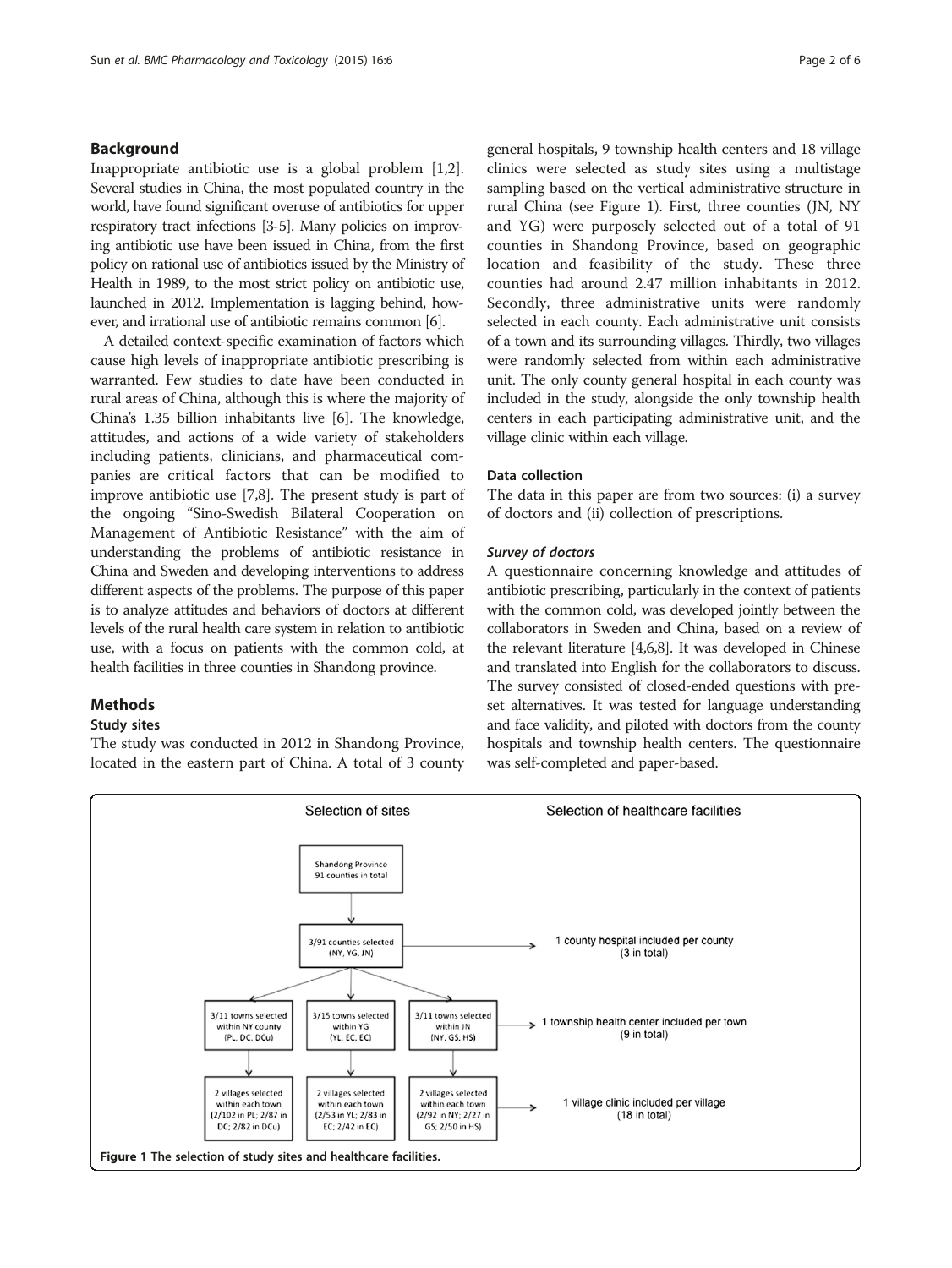The study was limited to clinical doctors who were working with patients, and who had a right to prescribe antibiotics. All doctors working at the selected township health centers and village clinics, and at the county hospitals in the departments of internal medicine, surgery, pediatrics and obstetrics & gynecology, were invited to participate.

#### Collection of prescriptions

Outpatient prescriptions were collected from the selected healthcare institutions in the month prior to the survey (September 2012), in order to analyze actual prescribing behaviors. All available prescriptions were collected from the selected township health centers and village clinics. At the county hospitals, where there was a much higher number of prescriptions than at other institutions, a systematic random sampling methodology was used to generate a maximum of 200 sample prescriptions from each department. The information on the prescriptions included patient name, age, gender, diagnosis, the drug prescribed and medical cost. The name of the prescriber was not collected for individual prescriptions.

For this paper, all prescriptions that included only the single diagnosis of common cold ("Gan Mao") were analyzed; prescriptions with more than one diagnosis were excluded. No attempt at external validation of diagnosis was made, although it is likely that if the doctor found a more severe disease then they would have written this on the prescription instead.

#### Data management and analysis

Data collection was carried out by ten master's students and researchers from the Center for Health Management and Policy at Shandong University. They were trained by the first author in questionnaire use and the methodology for sampling prescriptions; they also participated in the pilot survey. The first author checked all of the questionnaires on the survey days for quality control of the data collection. Each prescribed antibiotic was coded according to the World Health Organization (WHO) Collaborating

Centre for Drug Statistics Methodology, Anatomical Therapeutic Chemical (ATC) classification [\[9](#page-5-0)]. All data were entered and validated by two separate data collectors using the EpiData software, and analyzed using STATA 12 software and Microsoft Excel 2010. Categorical data were compared using the Chi-square test, with comparisons made against village clinics unless otherwise stated. The cut-off point for statistical significance was set at p <0.05.

#### Ethics Statement

Ethical approval was granted by the ethical committee of the School of Public Health, Shandong University. All of the doctors signed an informed consent form before the start of the questionnaire, and were aware they could withdraw at any point. There was no compensation for participation.

## Results

#### Characteristics of the doctors

All eligible doctors working on the day in which the questionnaire was distributed at each facility completed the survey, resulting in a total of 188 completed questionnaires from the different health institutions in the three counties. A summary of the characteristics of the doctors is shown in Table 1. The gender distribution, average age and work experience were broadly similar across all counties. Almost all doctors (99%, 186/187) had a major in Western medicine alone.

# Attitudes of doctors towards patients with a common cold

The doctors were asked what action they would take when they see a patient with a common cold, with symptoms such as a mild headache, myalgia and malaise. Most doctors (80%, 150/187) suggested that they would encourage the patient to drink water and rest. Many doctors said they would use antipyretics, analgesics or antivirals (67%, 126/187), and only a very small number said they would consider giving an antibiotic (2%, 3/187). Furthermore, the majority of doctors (87%, 156/179)

|                                              | <b>Healthcare institution</b> |                        |                |         |  |
|----------------------------------------------|-------------------------------|------------------------|----------------|---------|--|
|                                              | County hospital               | Township health center | Village clinic |         |  |
| Total number of doctors                      | 60                            | 98                     | 30             | 188     |  |
| YG county                                    | 20                            | 22                     | 9              | 51      |  |
| NY county                                    | 20                            | 40                     | 11             | 71      |  |
| JN county                                    | 20                            | 36                     | 10             | 66      |  |
| Male (%)                                     | 26(43)                        | 49 (50)                | 22(73)         | 97 (52) |  |
| Average age in years                         | 35                            | 36                     | 48             | 38      |  |
| Average working experience in years          | 11                            | 14                     | 26             | 15      |  |
| Doctors with degree of bachelor or above (%) | 46 (77)                       | 32(33)                 | 0(0)           | 78 (41) |  |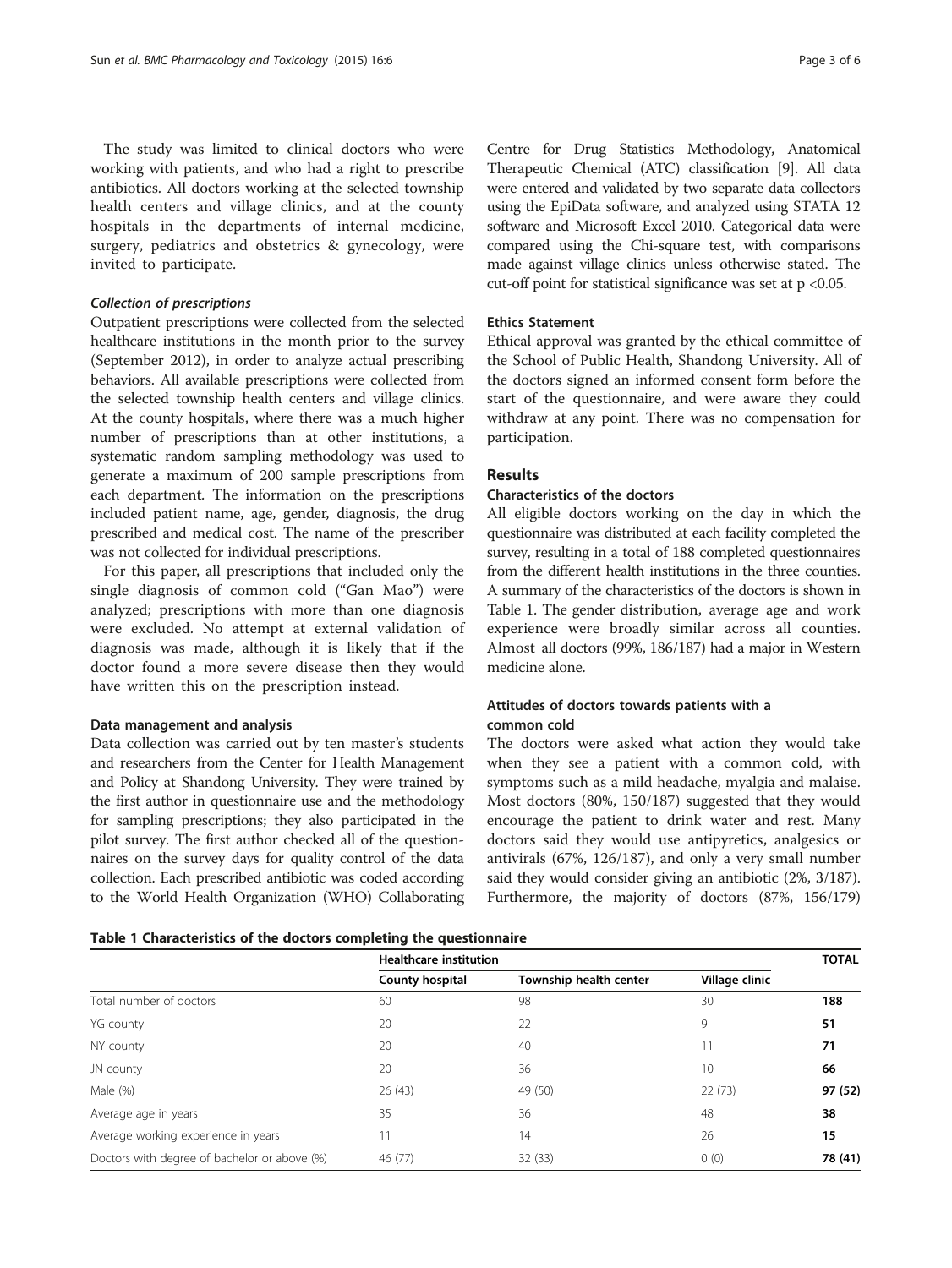stated they would still refuse to give antibiotics when facing a patient who was insisting on having antibiotics. Doctors were more likely to give antibiotics in this circumstance if they had not attended training (29% vs. 14%,  $p < 0.001$ ), or worked in a county hospital (23% vs. 12% [township] vs. 13% [village clinic], p < 0.05).

Table 2 shows the results from the questionnaire according to county and healthcare facility type.

# General attitudes and knowledge of doctors towards antibiotics

Most doctors (83%, 149/180) stated that they had participated in some training on antibiotic use since becoming a doctor; doctors in township health centers were less likely to have attended training that doctors at the other institution types (74% vs. 93% [village clinics] vs. 92% [county hospitals],  $p < 0.001$ ). There was also some variation between the three counties, with training attendance rates highest amongst doctors from JN (93% vs. 80% [YG] and 74% [NY]). Doctors with a bachelor's degree were as likely to have attended training as those without a degree. Of the doctors who provided dates for the training, 97% (112/116) had had training within the three years prior to the survey.

Almost all doctors (98%, 182/186) did not think that newer antibiotics are more effective, and most doctors (87%, 156/179) did not think that antibiotics having a broader antimicrobial spectrum imply a better effect. There was no difference in these responses if the doctors had received training, nor if they had a bachelor's degree. Doctors in the county hospitals were less likely to think that broader spectrum antibiotics had better effects (6% vs. 15% [township center] and 21% [village clinic], p < 0.01).

The vast majority of doctors (99%, 182/184) were aware that antibiotic guidelines exist either at a county or hospital level. Most doctors (86%, 160/185) were aware that different levels of doctor have different rights to prescribe antibiotics (for instance, prescription of some antibiotics is restricted to certain specialists). Village clinic doctors were more likely to be unaware of the different prescribing rights compared with doctors in the other healthcare institutions (17% vs. 2% [township center doctors] and  $0\%$  [county hospital doctors],  $p < 0.001$ ); there was no variation based on training received.

A quarter of doctors (27%, 51/188) said that they had not had clinical experiences with antibiotic-resistant bacteria. Doctors were more likely to say they had encountered resistant bacteria if they had a bachelor's degree (81% vs. 65%, p < 0.001), had attended training on antibiotic use (79% vs. 47%,  $p < 0.001$ ), or worked at a county hospital (83% vs. 66% [township] vs. 69% [village], p < 0.001).

# Analysis of prescriptions

A total of 8400 prescriptions were analyzed from the healthcare institutions. Of these, 1590 (19%) cited a single diagnosis of the common cold, with over half (55%, 869/1590) of these prescriptions including an antibiotic (Table [3](#page-4-0)). Common cold prescriptions from village clinics were more likely to contain a prescription for an antibiotic than prescriptions from other institutions  $(71\% \text{ vs. } 44\% \text{ [towns] vs. } 47\% \text{ [countv], p < 0.001}).$ 

| Table 2 Attitudes and knowledge of doctors towards antibiotic use and patients with the common cold |
|-----------------------------------------------------------------------------------------------------|
|-----------------------------------------------------------------------------------------------------|

|                                                                                                    | YG       |          | <b>NY</b> |           |          | JN              |                |        | Total    |           |        |     |
|----------------------------------------------------------------------------------------------------|----------|----------|-----------|-----------|----------|-----------------|----------------|--------|----------|-----------|--------|-----|
|                                                                                                    | CН       | THC VC   |           | <b>CH</b> | THC VC   |                 | <b>CH</b>      | THC VC |          | <b>CH</b> | THC VC |     |
| No. of doctors                                                                                     | 20       | 22       | 9         | 20        | 40       |                 | 20             | 36     | 10       | 60        | 98     | 30  |
| Self-reported behaviour of doctors for patients with symptoms of the<br>common cold:               |          |          |           |           |          |                 |                |        |          |           |        |     |
| Would recommend to drink water and rest (%)                                                        | 75       | 73       | 100       | 100       | 74       | 73              | 85             | 89     | 40       | 87        | 79     | 70  |
| Would give an analgesic, antipyretic or antiviral (%)                                              | 55       | 68       | 67        | 30        | 74       | 73              | 80             | 75     | 80       | 55        | -73    | 73  |
| Would use antibiotics (%)                                                                          | $\Omega$ | $\Omega$ | $\Omega$  | 5         | 3        | 9               | $\Omega$       | 0      | $\circ$  | 2         |        | 3   |
| Would still refuse to give antibiotics if a patient insisted on receiving<br>antibiotics (%)       | 80       | 95       | 100       | 100       | 78       | 82              | 50             | 94     | 80       | 77        | 88     | 87  |
| General attitudes and knowledege of doctors towards antibiotics:                                   |          |          |           |           |          |                 |                |        |          |           |        |     |
| Believe that newer antibiotics are more effective (%)                                              | $\Omega$ | $\circ$  | $\circ$   | 5         | $\Omega$ | 10 <sup>°</sup> | $\Omega$       | 6      | $\Omega$ | 2         | 2      | 3   |
| Believe that broader specturm antibiotics are more effective (%)                                   | 16       | 18       | 22        | $\Omega$  | 15       | 40              | $\overline{0}$ | 11     | $\Omega$ | 6         | 15     | 21  |
| Are aware that antibiotic treatment quidelines exist at a county or hospital<br>level (%)          | 100      | 100      | 100       | 100       | 95       | 100             | 100            | 100    | 100      | 100       | 98     | 100 |
| Are aware that different levels of doctor have different prescribing rights for<br>antibiotics (%) | 100      | 100      | 67        | 100       | -79      | 55              | 95             | 86     | 67       | 98        | 86     | 62  |
| Have clinical experience of resistant bacteria (%)                                                 | 90       | 59       | 89        | 85        | 44       | 40              | 74             | 92     | 80       | 83        | 66     | 69  |
| Have participated in training on the use of antibiotics since starting work as<br>a doctor $(\%)$  | 20       | 5        | $\circ$   | $\Omega$  | 23       | 18              | 50             | 6      | 20       | 23        | 12     | 13  |

Abbreviations: CH County Hospital, THC Township Health Centre, VC Village Clinic.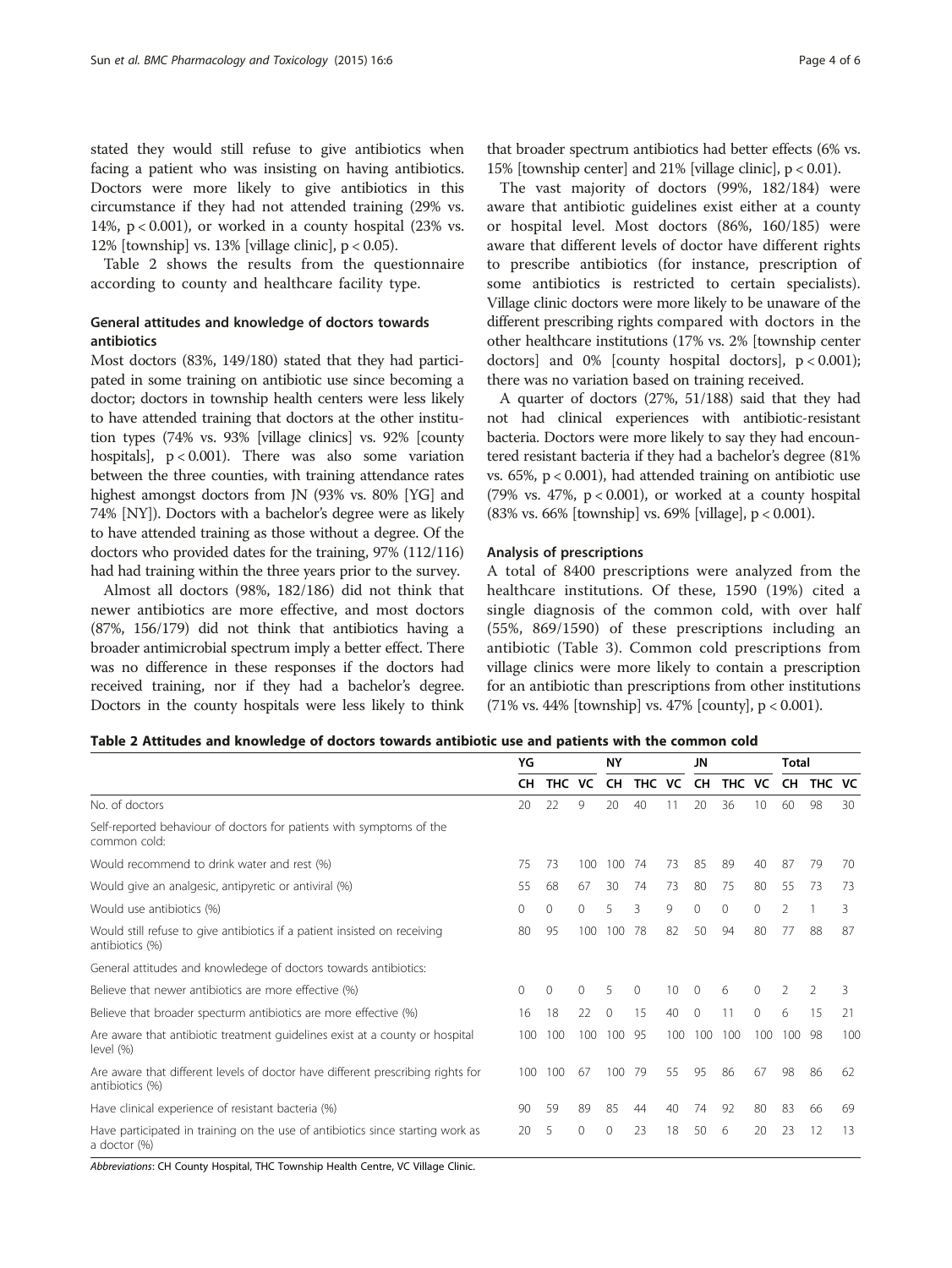|                                                                            | <b>Healthcare institution</b> |                        |                |              |  |  |
|----------------------------------------------------------------------------|-------------------------------|------------------------|----------------|--------------|--|--|
|                                                                            | County hospital               | Township health center | Village clinic | <b>TOTAL</b> |  |  |
| Number of healthcare institutions                                          | 3                             | 6                      | 18             | 27           |  |  |
| Total number of prescriptions                                              | 1303                          | 4799                   | 2298           | 8400         |  |  |
| Total number of common cold prescriptions                                  | 122                           | 839                    | 629            | 1590         |  |  |
| Number of cold prescriptions with antibiotic (%)                           | 57 (47)                       | 366 (44)               | 446 (71)       | 869 (55)     |  |  |
| Mean number of antibiotics prescribed                                      | 1.01                          | 1.17                   | 1.11           | 1.12         |  |  |
| Amount of types of antibiotics prescribed for the diagnosis of common cold |                               |                        |                |              |  |  |
| Other beta-lactam antibacterials (J01D)                                    | 22                            | 156                    | 210            | 388          |  |  |
| Macrolides, lincosamides and streptogramins (J01F)                         | 31                            | 158                    | 145            | 334          |  |  |
| Beta-lactam antibacterials, penicillins (J01C)                             | 3                             | 76                     | 77             | 156          |  |  |
| Quinolone antibacterials (J01M)                                            |                               | 14                     | 30             | 45           |  |  |
| Other antibacterials (J01X)                                                |                               | 18                     | 18             | 37           |  |  |
| Sulfonamides and trimethoprim (J01E)                                       | Ω                             | 3                      | 6              | 9            |  |  |
| Aminoglycoside antibacterials (J01G)                                       | 0                             |                        |                | 8            |  |  |
| Tetracyclines (J01A)                                                       | 0                             |                        | 0              |              |  |  |

# <span id="page-4-0"></span>Table 3 Common cold prescriptions: amounts and classes of antibiotics

A total of 979 antibiotics were prescribed, with a mean of 1.12 antibiotics per prescription. At county hospitals, five classes of antibiotics were prescribed, compared with eight in the township health centers, and seven in the village clinics. The most frequently used classes of antibiotics across all healthcare institutions were 'other beta-lactam antibacterials' (J01D), including cephalosporins and carbapenems; 'macrolides, lincosamides and streptogramins' (J01F); and 'beta-lactam antibacterials, and penicillins' (J01C) (Table 3).

# **Discussion**

To date, few studies have investigated the attitudes and practices of doctors concerning antibiotic use in rural China [[6](#page-5-0),[10](#page-5-0)]. In our study we have combined analysis of prescription data and doctors' attitudes and knowledge on antibiotics from three different levels of rural healthcare institutions, within three counties in Shandong province. Although almost all doctors stated they would not use antibiotics for a patient with a common cold in our questionnaire, we found that at least one antibiotic was present on over half of all prescriptions for patients with a common cold taken from the institutions these doctors work at. Gaps between reported knowledge and actual practice within antibiotic prescribing are commonly encountered. This high prescription rate of antibiotics in the context of viral upper respiratory tract infections is in line with the results of a recent systematic review suggesting that almost half of all outpatient appointments in China result in a prescription for an antibiotic [[6\]](#page-5-0). At the time of the current study, doctors were able to make a profit from individual drug prescriptions, including antibiotics, and this may have

stimulated over-prescribing of antibiotics [\[11-13\]](#page-5-0). This is particularly important at the current stage of comprehensive health system reform occurring now in China.

Reynolds et al. carried out semi-structured interviews with doctors from a variety of healthcare institutions in Guizhou province in southern China [\[14](#page-5-0)]. Their findings suggest that although doctors are aware that antibiotics are not needed to treat the common cold, antibiotics are often given under the belief that they might speed recovery, and also in response to patient expectations. A recent study of caregivers in rural China [\[15\]](#page-5-0) found that 80% of parents thoughts that antibiotics help with viral infections. Undergraduate education and postgraduate training of doctors can help address such misconceptions, and provide strategies to respond to patient expectations [\[16,17](#page-5-0)]. A high proportion of doctors in our study have attended training on antibiotics since qualifying, and for the vast majority this training has occurred recently. It is unclear why doctors from township health centers were less likely to have attended such training than village doctors or doctors from county hospitals. It may be that doctors from township health centers have received less encouragement or have fewer opportunities to attend training than doctors from other health facility levels.

Our study has assessed attitudes and practice across three rural counties and three levels of the healthcare system, with a high response rate. It has, however, several important limitations. Firstly, the questionnaire was self-completed and consequently some individuals may have modified their answers to meet social expectations. Secondly, it was not possible to validate the diagnosis of common cold on the prescriptions, nor was data available on clinical outcomes. Thirdly, it is possible that some